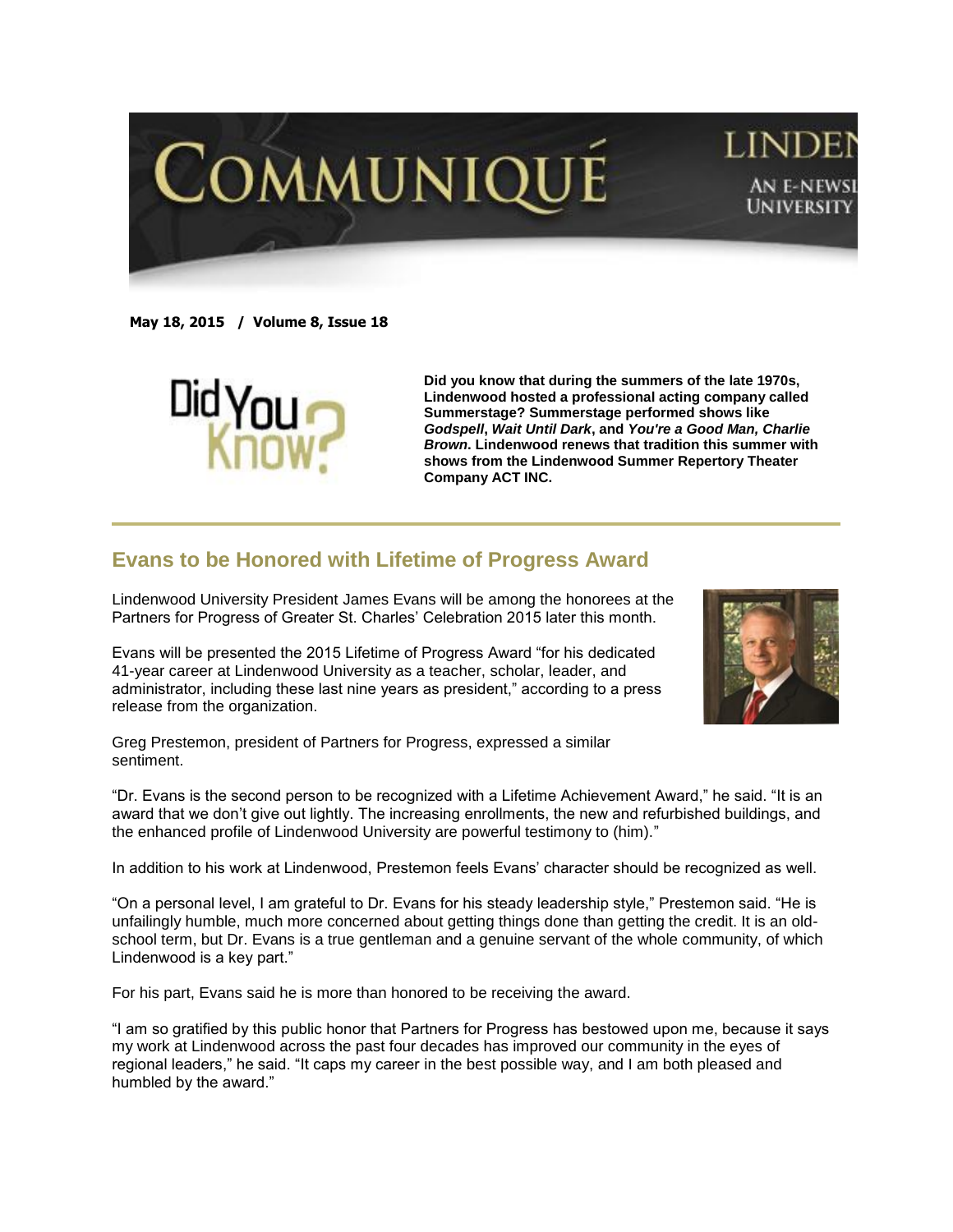Partners for Progress' Celebration 2015 is scheduled for 6 p.m. on Friday, May 29, at the St. Charles Convention Center.

Individual tickets are \$100, and \$1,000 sponsorships are available. To register, visit [edcregistrations.com/partnership.](http://edcregistrations.com/partnership)

The theme for this year's event is "The Celebration of Partnership."

## **School of the Osage High School Chooses Parisi to be Commencement Speaker**

Dr. Joe Parisi, Vice President for Enrollment Management, will be the keynote speaker at the School of the Osage High School's commencement ceremonies on May 21.

Mike Williams, principal at Osage, said Parisi was asked to be the keynote because of his reputation as an excellent and energetic speaker.

"We felt he would deliver an excellent message to our graduating senior class," Williams said.

Parisi plans to deliver on that reputation.

"I'm honored to address the School of the Osage class of 2015 and hope they take away an important theme of my speech: Step up and embrace the grind," Parisi said. "You gain strength, courage, and confidence by every experience in which you really stop to look fear in the face. Consult not your fears, but your hopes and your dreams."

Parisi's career at Lindenwood began in 1998 as head wrestling coach and executive director of the American Humanics/Human Services program. He was named Dean of Day Admissions in 2006, and Vice President for Enrollment Management in 2013.

## **Leahy Named Belleville's Top Employee for March**

Leahy has overseen several major growth projects within the Belleville

Brendan Leahy has been named the Belleville Employee of the Month for March! Leahy plays a vital role at the Belleville campus, as can be seen by the many positions he currently holds, including Chair of the Communication Department, Assistant Professor of Communications, and most recently, Interim Humanities Division Chair. He first joined Lindenwood in 2011 as an adjunct instructor teaching Advanced Video Production and began duties as Assistant Professor in 2012.

Communications program, including the final stages of construction on the LBTV television studio and the facilitation of student participation in the television and web-stream broadcasts. He also serves as advisor to many of the communication majors and has had a direct role in the selection of several new faculty, staff, and adjuncts.

Leahy was nominated for Employee of the Month by Amy Gangloff, associate professor of history. "Brendan oversees a TV studio, radio studio, coverage of sporting events, meetings with town officials, as